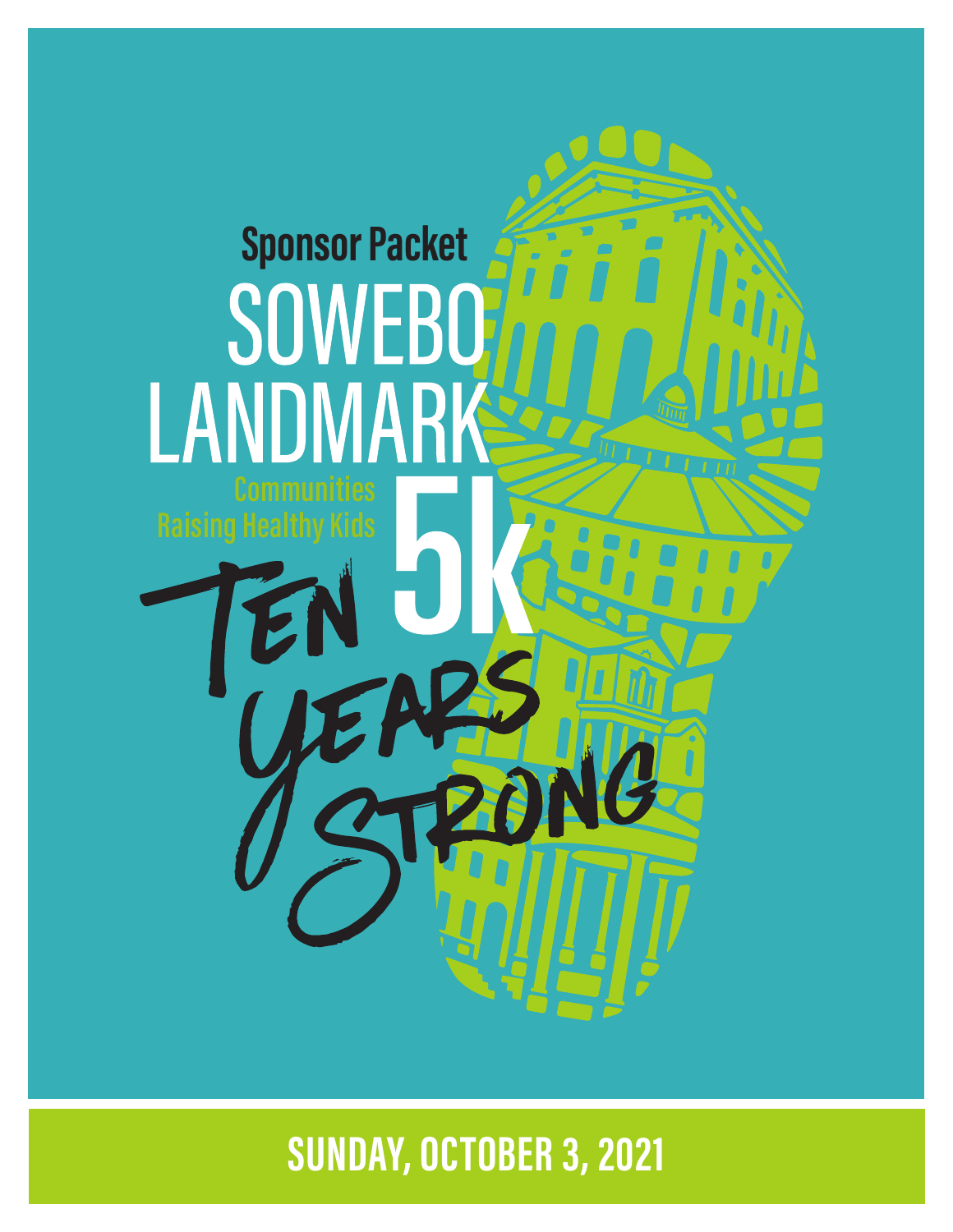# SOWEBO LANDMARK5

### **Who we are**

The Sowebo Landmark 5k is an annual neighborhood race that supports youth programming in Southwest Baltimore.

Established in 2011, the Sowebo Landmark 5k aims to unite neighbors, families, and local resources to create active, healthy communities and highlight the historic landmarks of Southwest Baltimore (Sowebo).

The planning committee consists of neighborhood volunteers working alongside representatives from the race beneficiaries:

### **Southwest Baltimore Charter School (SBCS)**

To create extraordinary learning experiences that inspire the thoughtful, courageous, compassionate citizen in every child.

#### **Southwest Sports and Fitness Alliance (SSFA)**

Helping to build a structure for Southwest Baltimore that supports comprehensive athletic, sport and fitness opportunities for youth and families and also instills a sense of community and neighborhood pride.

#### **5k Participant Experience**

The 10th annual 5k run/walk is on Sunday, October 3, 2021 at 9:00 AM. The course starts in Union Square Park and winds through and around Southwest Baltimore historic landmarks and parks, including Hollins Market, the Irish Shrine and Railroad Workers Museum, the B&O Railroad Museum, Mount Clare Museum House in Carroll Park, and the H.L. Mencken House. The course showcases Sowebo's rich cultural diversity, architectural beauty, historic landmarks and parks. Race participants enjoy refreshments and music during the awards ceremony in historic Union Square.

# **Sponsorship Opportunities**

Monetary donations as well as in-kind product or service donations are the backbone of this fundraising event. Many opportunities at various levels are available for your organization to support the Sowebo Landmark 5k, allowing you to maximize your return on investment, while shining as a positive community role model. All contributions are tax deductible.

Proceeds from the Sowebo Landmark 5k run/walk support youth programming in southwest Baltimore, including SBCS's Fitness and Adventure and the Southwest Sports and Fitness Alliance.

**SBCS** students enjoy Fitness and Adventure (F&A) programming beginning in Pre-Kindergarten with visits to the orchards in Carroll Park, and culminating in 8th grade with a week long Outward-Bound trip. Canoe trips on Middle River and hikes along the entire length of the Gwynns Falls watershed supplement more typical fitness activities, such as soccer, yoga, and fitness challenges. F&A experiences also provide opportunities for students to collaborate and support one another, whether to cheer one another on, or help a friend who is not as strong or as coordinated. We believe our F&A programming is critical to our mission of providing extraordinary experiences for students.

**SSFA** supports a range of youth sports leagues and instructional, developmental, and recreational activities in neighborhood schools and organizes community events that promote health and fitness. Plans are underway to distribute gently used and new sports equipment to neighborhood youth in the year ahead.

# **How you can contribute**

We welcome all types of sponsorship, from financial contributions to donations of goods and services.

#### **Contributions are tax deductible**

The Southwest Sports and Fitness Alliance (SSFA), the fiscal agent for the event, and the Southwest Baltimore Charter School (SBCS) are both 501c3 organizations. All contributions are tax-deductible. **Please make all checks payable to the Alliance.**

#### **Have questions?**

We would be glad to answer any questions you may have. Please contact:

#### **Ivan Leshinsky, Race Director** ivanleshinsky@gmail.com | 443-386-0651

# SOWEBOLANDMARK5K.ORG SOWEBOLANDMARK5K.ORG

1428 Hollins Street, Baltimore, MD 21223 1428 Hollins Street, Baltimore, MD 21223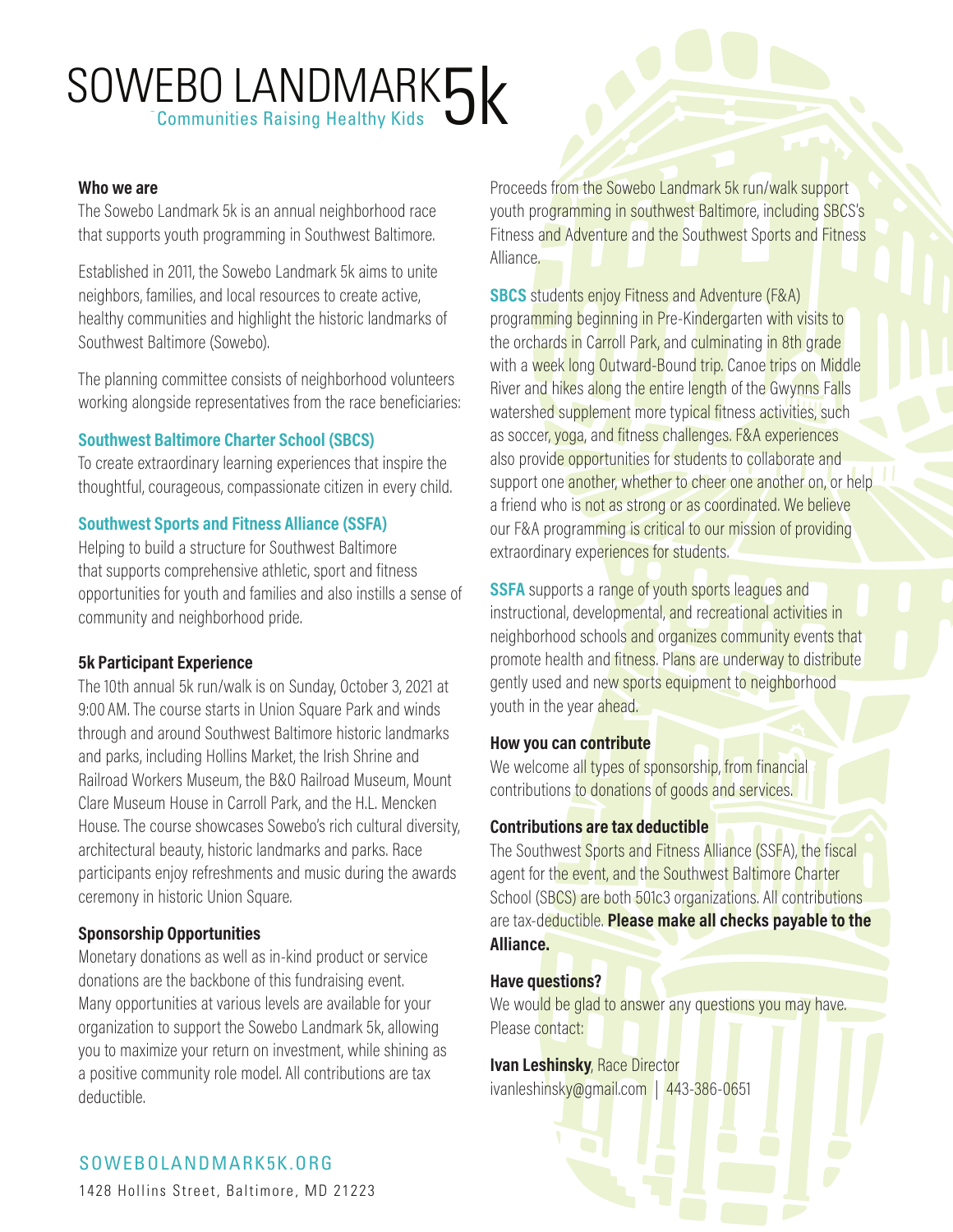# SOWEBO LANDMARK5

# **SPONSORSHIP BENEFITS**

#### **Presenting Sponsor..................................................\$10,000**

- Opportunity to display your banner in both Union Square park and Carroll Park on race-day
- Your name or logo prominently displayed on the Sowebo Landmark 5k website with a link to your website
- Your logo on all 5k marketing materials including signage, flyers, postcards, and electronic invitations
- Your logo on the race t-shirts and the Start banner
- Recognition in all press and online promotions including press releases and online media outreach and over PA at the event
- Opportunity to include promotional items at packet pickup

#### **Platinum Sponsor....................................................... \$5,000**

- Your name or logo prominently displayed on the Sowebo Landmark 5k website with a link to your website
- Your logo on all 5k marketing materials including signage, flyers, postcards, and electronic invitations
- Your logo on the race t-shirts and the Start banner
- Recognition in all press and online promotions including press releases and online media outreach and over PA at the event
- Opportunity to include promotional items at packet pickup

#### **Gold Level Sponsor .................................................... \$3,000**

- Your name or logo prominently displayed on the Sowebo Landmark 5k website with a link to your website
- Your logo on the race t-shirts and the Start banner
- Recognition over PA at the event
- Opportunity to include promotional items at packet pickup

# **Silver Level Sponsor Silver Level............................ \$2,000**

- Your name or logo prominently displayed on the Sowebo Landmark 5k website
- Your logo on the race t-shirts and the Start banner
- Recognition over PA at the event
- Opportunity to include promotional items at packet pickup

#### **Bronze Level Sponsor................................................. \$1,500**

- Your name or logo on the Sowebo Landmark 5k website
- Your logo on the back of the 5k race t-shirts
- Your logo on the 5k Start banner
- Recognition over PA at the event
- Opportunity to include promotional items at packet pickup

#### **T-Shirt Sponsor............................................................ \$1,000**

- Your name or logo on the back of the 5k race t-shirts
- Your logo on the Sowebo Landmark 5k website
- Opportunity to include promotional items at packet pickup

### **Mile Marker Sponsor......................................................\$500**

- Your name or logo on three mile markers
- Opportunity to include promotional items at packet pickup

#### **Water Station Sponsor ..................................................\$250**

- Your name or logo on signage at a water station
- Opportunity to include promotional items at packet pickup

#### **Awards Sponsor..............................................................\$200**

- 
- Your name or logo on the Sowebo Landmark 5k website
- Recognition over PA at the Awards Reception
- Opportunity to include promotional items at packet pickup

# **Youth Sponsor......................................................... \$50 & up**

*Support year-round programs and activities for youth in Southwest Baltimore.*

• Your name or logo on the Sowebo Landmark 5k website

#### **In Kind Donation.................................................... Accepted**

*We recognize that all gifts do not come with a dollar sign in front of them. Your donation of goods or services and your time are of tremendous value to us, for this whole event is only possible with the gracious contribution of time and energy of all the planners and volunteers.*



# SOWEBOLANDMARK5K.ORG SOWEBOLANDMARK5K.ORG 1428 Hollins Street, Baltimore, MD 21223 1428 Hollins Street, Baltimore, MD 21223